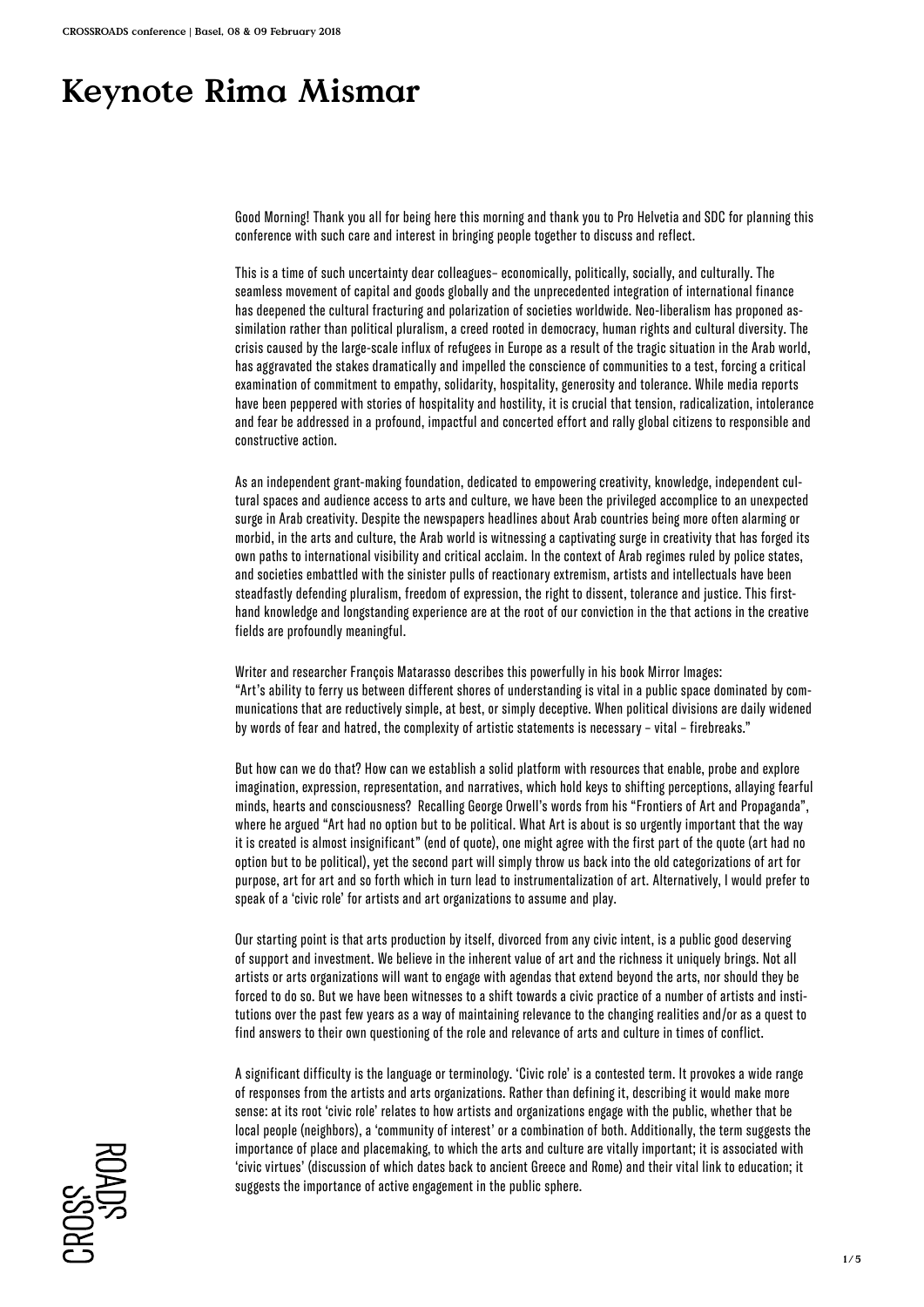In a recent conference we organized in Berlin under the title "Writing (in) Exile" (in being between brackets thus suggesting two faces for the title: the act of writing while in exile and the act of writing the exile as a lived experience)- During the conference, Syrian writer Samar Yazbek who's been living in exile in paris since 2012, spoke of the weight of feeling entitled towards recording and archiving stories of people who lived through the hardships of detention, torture, smuggling,… as a way of fighting forgetfulness and disappearing memory. She confessed that her literary practice had shifted and that she is obsessed with collecting and archiving stories. Similarly, playwright and dramaturge Mohammad Al Attar shared his doubts about the role of theater in such a crisis like the one that Syria is going through since 2011. His doubts led him to a practice in theater that is heavily based on revelation, as a result of the current situation: taking classical theater pieces like Antigone and Iphigenia and working with non-actors (mainly refugees) who would adapt the plays to their own lived experiences and produce a new theater piece.

As a grant-making institution that is constantly working to sustain itself, remain relevant to the arts and culture landscape and artists' needs, and therefore remain a viable resource for artists in the Arab region and diaspora, we are often forced to quantify the importance and impact of arts and culture. Terms such as social justice, freedom of expression, inequality, marginalized communities, under-represented or vulnerable groups, positive change and more come into play to justify why the arts are important to continue to be supported especially when times of conflict such as the ones we are experiencing nowadays, give rise to what could be labeled as more 'urgent' matters: poverty, hunger, shelter, health,… Our solid conviction in the importance of arts and culture is suddenly not anymore self-evident. The fleeting nature of art and its intangible impact- in addition to a sense of guilt felt by donors, institutional and individuals, towards humanitarian crises- called for a more focused argument on how arts are beneficial, impactful, agents of change… Disenchanted at the beginning, we started an exercise four years ago analyzing 50 projects out of the 150 projects we support annually, in terms of how and where they intersect with the social, political and humanitarian spheres. We opted to do this in retrospect i.e. after the arts projects have been supported and completed, thus staying faithful to our mission of safe-guarding artists freedom and independence. But what started as a forceful task turned into a most gratifying analysis for both, us and the artists. Working closely with 50 artists and art institutions we support each year, we would identify together parameters and indicators along which impact could be analyzed and sometimes even quantified. But let's put these terms aside for a moment and reflect with more depth on this exercise. What is really striking to me is the wide range of subjects, topics, motivations that artists are working with in the Arab region. What is striking to me is their high sense of responsibility towards making a difference. This, dear colleagues, is such a unique case in a region like ours where terms such as accountability, responsibility and transparency are so vaguely practiced. Artists and cultural practitioners are applying their very own strict codes with regards to civic responsibility, informing the public, uncovering truths, recovering histories… only in visual arts, performing arts, film, photography, literary writings, music can we find today a concerted effort to

- Spur Critical Thinking
- Create Spaces for Healing
- Build Capacities
- Push boundaries and Question stereotypes and clichés
- inspire Engagement
- defend Diversity, Empathy, and Freedom of Expression
- Shed Light on the Marginalized
- work on Social Cohesion and Community Development
- Probe Identities
- deal with Displacement and Migration

It is interesting that the art practices today in the Arab region are becoming the substitute embodiment of notions such home, education, public space… they are places of safety and belonging, where people can feel relaxed and be themselves; they are playing an important role in education. For people of all ages, they provide education and skills development. For younger people, they build confidence and skills. They foster conversations around migration, discrimination and feelings of insecurity and anxiety in ways which reveal and explore their complexity and which generate empathy. They have the ability to do this in the way that the media do not.

The most pressing questions of our times my friends are finding their place in works of art and not in political debates. Whereas politics and politicians are chained, artists are free to imagine! Are able to imagine a future beyond the current crisis!

Palestinian architect and artist Sandy Hilal worked on a project titled "Decolonizing Architecture: scenarios for the transformation of Israeli settlements" whereby she was able to imagine a future without settlements and

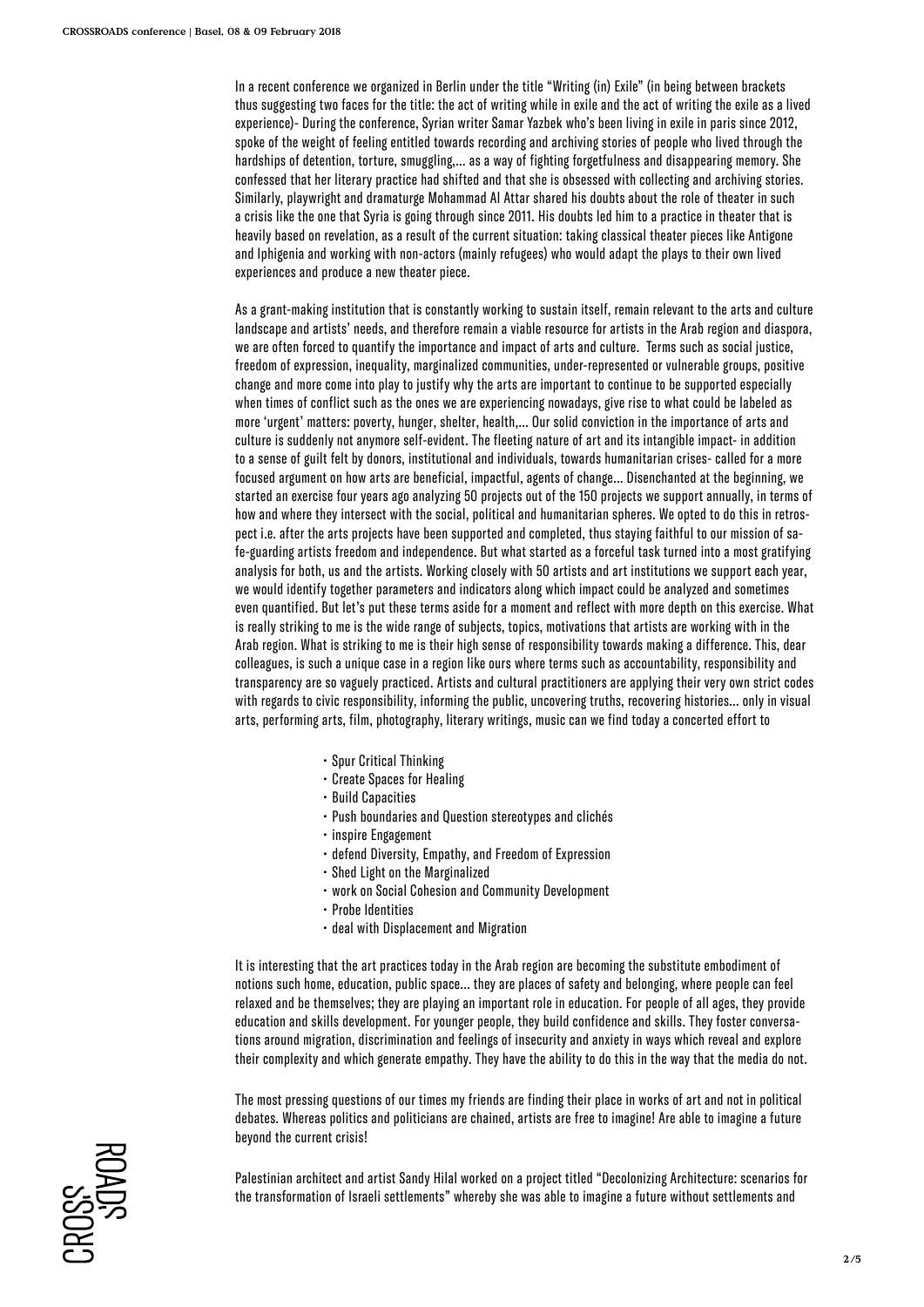with architecture being an applied practice, her project is not just a mere imagination per se.

Syrian Architect and visual artist Khalid Malas whose project **Current power in Syria** is an act of creative resistance, one that takes power literally. In collaboration with a photographer and a blacksmith, Khaled Malas is building a windmill in the besieged Damascus Ghouta to generate electricity for an underground hospital. In his words: "At a time of revolution, citizen resilience and resourcefulness in the face of electricity cuts and deprivation becomes a history of opposition to the productions of power from above."

**Temporary Art Platform's** guide is a research project that looks at the administrative challenges of producing art in public spaces in Lebanon, as well as the potential authorizations, which complicates the process of producing and disseminating public art projects. The guide answers a series of questions and provides solutions for: the legal framework through which contemporary art practices operate, the transformation of public spaces to more socially and aesthetically engaging urban spheres, and the creation of a straightforward legal process regarding public art commissions. The aim of the project is both practical and policyoriented, facilitating the work of artists and organizers, as well as informing cultural policy regarding art in public spaces.

Dina Haddadin's **Symphony of Emptiness – Island 861** is a public urban intervention that sheds light on a forgotten part of Amman's urban landscape, specifically Hay Al-Qaysieh neighborhood. It peacefully protests the systems controlling and shaping Amman's landscape and works on changing perceptions of its marginalized communities.

Zied Romdhane's **Phosphate Road** is a photography project that documents the journey of phosphate in Tunisia, from the mines in the south west of the country to the chemical factories in the gulf of Gabes, highlighting the different issues in the process. The project also underscores how natural resources can be both a blessing and a curse.

Ymane Fakhir's **The Lion's Share** questions through photography and sculpture inheritance proceedings in Morocco based on the Islamic Sharia law which grants men double the inheritance of women although the logic of the 'male provider' has drastically changed. Research shows that one out of five Moroccan families depends solely on the woman for their livelihood. In her words, Ymane considers that 'the artist can offer a different perspective and a different point of view, one that is neither political nor academic, and one that can address the complexity of the issue at hand. This kind of detached yet immersive approach can present society with a mirror of itself, and create a space for dialogue that was not there before.'

Arwa AlNeaimi's **Never Never Land** is a photography project that looks at how Saudi women experience theme parks where signs state that the management 'strictly forbids lifting your abaya...or screaming while on the ride. Offenders will be removed.'

I will stop here although there is a wealth of artistic projects in the region that can be studied and researched as main sources to understand the political, social, and historical contexts.

**But if that's the case** and if we are able to sense the seminal work that is being accumulated by artists and arts institutions, is it accurate to say that arts and culture are finding their way to impact societies, shift perceptions, contribute to the development of a critical discourse, and create spaces for discussions and dialogue?

It is hard to give a straightforward answer especially if we believe that arts and culture are an ongoing process and that change is a process of accumulation rather than a mathematical equation. Yet we are led by a set of realities to believe that we as supporting institutions, communities, civil society and audiences are not yet able to rise to the level of creativity of art production neither to explore its impact in full throttle. It might be useful to arrive now to a bit of a description of the landscape where artists and arts institutions function across the Arab region and to some significant social, economic and environmental trends:

## **1. Funding and Funding Cuts**

Public funding for arts and culture is almost non-existent in the Arab region. The few countries that do have public funding, namely the Maghreb and Syria prior to the war, have undisclosed restrictions on who and what to fund with political convictions of the artists and their works being a main concern to the state, thus depriving artists of their role as 'provocateur' in articulating the value of difference and enabling voices to be heard which might not be ordinarily. On the other hand, with Western funding that is most often sought after

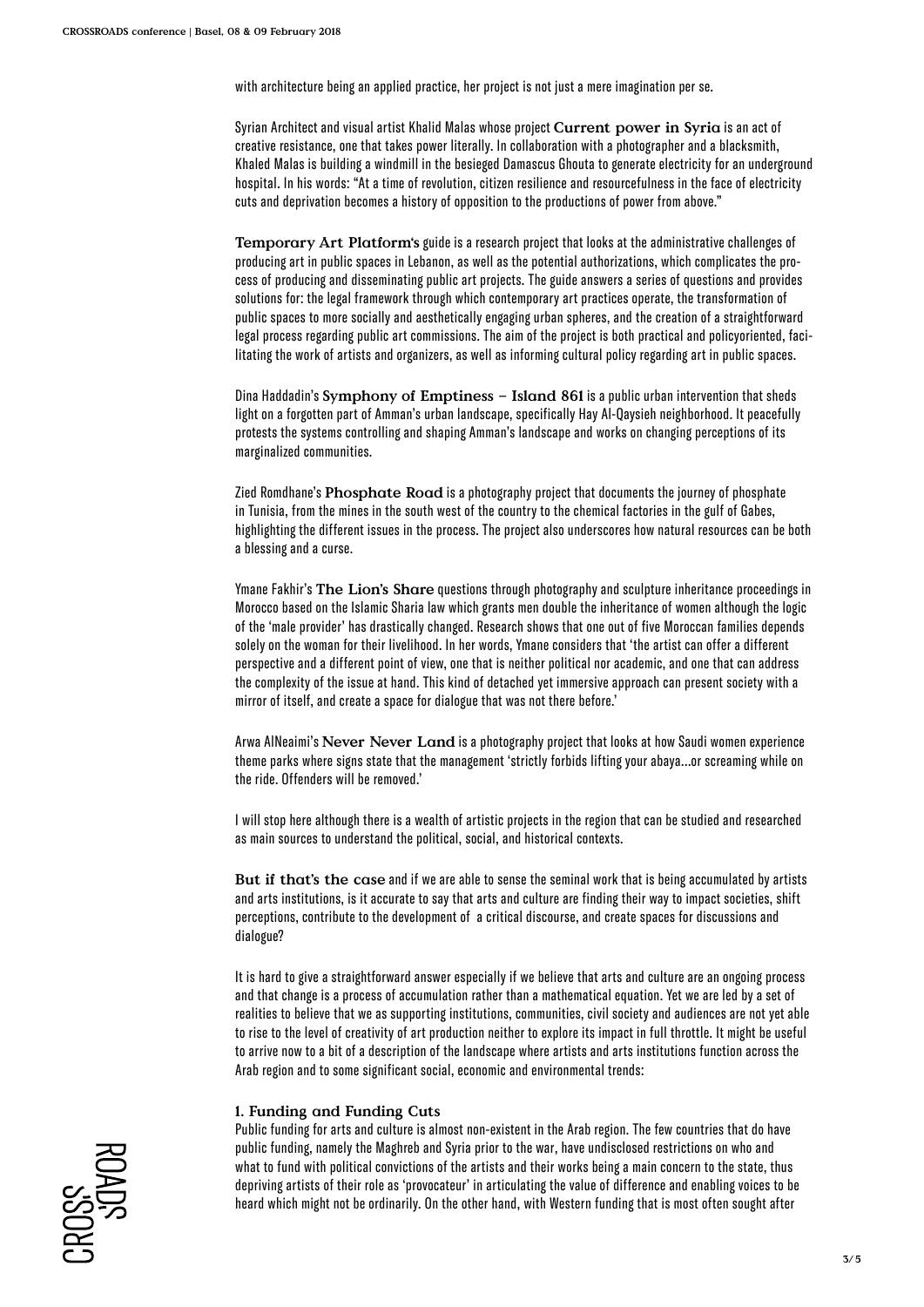as a compensation for the lack of local funding, there is an ongoing debate about both the rationale for and the extent and focus of funding for the arts. Comments have regularly surfaced that more should be spent on humanitarian, development, education, with the danger of transforming art to a tool at the service of 'more important disciplines'. This reduced money in the system creates an atmosphere of conservatism, which makes funders less likely to fund innovative work.

## **2. Growing disillusionment with conventional politics**

Politicians are today less trusted than estate agents. The level of skepticism about the ability of conventional politics to make a positive difference is probably at its height. While this opens the space for different initiatives including of course the artistic and cultural, we should understand the limitations: while the arts can play a civic role, they can't prop up or be a viable substitute for the absence of governmental strategies and plans and services.

### **3. Shrinking public space**

There has been a notable trend towards the privatization of public spaces. At the same time, this is coupled with an increased emphasis on crime and safety in public spaces, in light of increasing concerns over terrorism. But public spaces have always been controlled in the Arab countries by governments who fear te outcomes of people actively and collectively engaging with art works. A blunt example of recent attack on public spaces can be seen in Egypt where art and culture Spaces like Townhouse, Contemporary Image Collective, Cimatheque and much more were raided many times by police security and its managers jailed in many cases.

### **4. Censorship**

This is not a new phenomenon but its influence had aggravated in the past few years blocking the channels of dissemination of art works. Most of the examples I gave a while ago about art projects probing questions of identity, oppression, marginalized communities were denied exhibition in their natural contexts. Arwa's Never Never Land will never be shown in Saudi Arabia; few months ago four documentary films that we have supported dealing with homosexuality were banned from screening in Beirut… and of course the obvious question of how can governments imagine maintaining control in the digital era leads nowhere.

### **5. Consumerism**

Despite the positive impact brought forward by the digital revolution the reality is that it's a double-edged weapon that has standardized people's habits of what , where and how to see/consume. Not all artistic content is appropriate for online consumption and yet we are constantly faced with this neo-liberal argument that all channels of communication but the virtual are dead or on the way to die and then on the other hand are forced by that same rhetoric to prove that arts and culture can induce change.

#### **6. Dissemination and access**

Last but not least, we have to be aware of the fact that channels of distribution, dissemination and circulation of works of arts within the Arab region are largely non-existent and this is more of a result of all the above: absence of public funding, censorship, shrinking of public space… dissemination of art works and public access to them are the pressing question today of the arts and culture landscape especially in the Arab region. Without building those bridges with the communities on a local as well as regional levels, the traces that art works are capable of leaving remain blurred.

**I am reluctant to draw final conclusions and would rather leave you with this split-screen picture of the arts and culture landscape in the region, where vitality and creativity are at their heights on the one hand and where channels of public engagement with arts productions are suffering more than ever on the other hand and this is paradoxically happening in the era of globalization.** 

**Dear Colleagues, allow me to take advantage of this gathering to build on your generous invitation to open up and discuss, and send out a candid invitation to all supporting institutions of the arts to work and think together of our role as supporting institutions and to acknowledge and remember the following:**

> • let's not instrumentalize the arts nor franchise them. Community-based arts, participatory arts, finding the artist in each of us… are all the good but those should not become proto-types or pre-requisites for arts to matter.